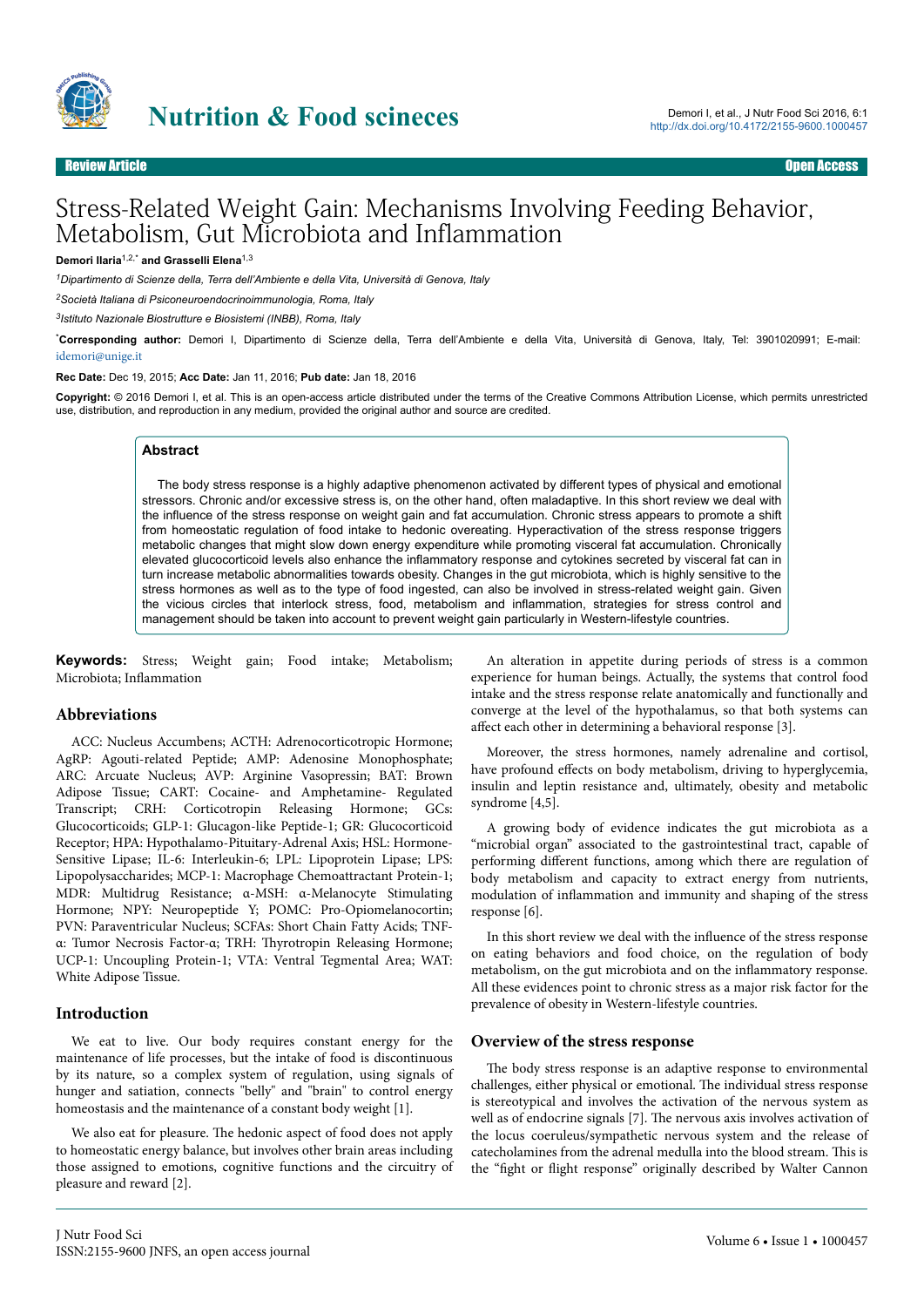[8]. Catecholamines secreted from the adrenal medulla and sympathetic nerves drive the rapid mobilization of body energy from storage sites to heart, muscle and brain. Increased cardiovascular activity, blood pressure and breathing rate allow the transport of glucose, nutrients and oxygen to target tissues. At the same time, the stressor acts on the paraventricular nucleus (PVN) of the hypothalamus and stimulates the release of CRH and AVP into the hypophysial portal circulation. CRH is the first hormone of the endocrine axis that regulate the activity of the adrenal cortex, that is the hypothalamo-pituitary-adrenal (HPA) axis [9]. Hypothalamic CRH and AVP stimulate the corticotrope cells of the anterior pituitary to release ACTH, which in turn acts on the adrenal cortex to stimulate glucocorticoids (GCs) secretion. Cortisol is the main GC in humans (while corticosterone is in rodents): it supports metabolism during the stress response mainly by stimulating gluconeogenesis in the liver and lipolysis in the adipose tissue, so that the body has available fuel to face the stressors. Moreover, GCs act a negative feedback to prevent further HPA axis activation. Triggering of the stress system increases arousal, motor reflexes, attention, cognitive function and tolerance of pain, but it decreases cell and body growth, reproductive and digestive functions, and has a profound impact on immunomodulation [7,9].

The stress response is highly adaptive in acute states, when it is rapidly activated and inactivated bringing back the organism to its basal homeostasis. Нis is the concept of "good" stress, termed "eustress" since the studies of Selye that generally refers to a stress response of limited time duration. Chronic activation of the stress response is, on the other hand, often maladaptive and referred to as "distress" [10]. According to the theory of allostasis, carried out by Sterling and Eyre [11], the organism faces chronic stress by accumulating allostatic load in the attempt to adapt to the environmental challenges. When, on an individual basis settled by personal stress resilience, the allostatic load is too heavy, the organism faces the "wear and tear" of the regulatory systems, resulting in biological alterations and metabolic impairment that weaken adaptive processes and increase susceptibility to diseases [12].

## **Overview of the regulation of food intake: homeostatic and hedonic mechanisms**

The regulation of food intake in humans is complex and mainly regulated by the so-called "homeostatic" and "hedonic" mechanisms.

The homeostatic control of food intake is essential to preserve the body energy balance and homeostasis, leading to the maintenance of a constant body weight throughout life. Нis is achieved through the action of different peripheral signals the connect belly and brain, informing about the presence of nutrients in the gut, blood and liver. Along with these "short-term" satiation signals, "long-term" signals originate in the body periphery to inform about energy status and adiposity [13].

The brainstem, particularly the dorsal vagal complex, is the principal central site receiving short-term satiation signals traveling through the vagus nerve, such as volumetric information on gastric distension. At the same time, the enteroendocrine cells in the intestinal mucosa, sensitive to the chemical properties of nutrients, secrete a multitude of hormonal mediators of satiation including cholecystokinin, GLP-1, oxyntomodulin, peptide YY, pancreatic polypeptide and others. Нe stomach also produces ghrelin, a unique hunger signal, which levels are inversely proportional to gastric distension [14].

While gut peptides modulate food intake on a short-term basis, circulating levels of insulin from the endocrine pancreas and leptin, secreted by adipocytes, are proportional to adipose tissue amount and involved in the long-term regulation of energy balance [1].

The hypothalamus, specifically the arcuate nucleus (ARC), ultimately receives and integrates the great majority of peripheral short- and long-term signals of hunger and satiety. Within the ARC, there are two neuronal populations, the so-called primary neurons, with opposite effects on food intake: the orexigenic neurons co-express NPY and AgRP and stimulate food intake; the anorexigenic neurons co-express POMC (from which the melanocortin α-MSH is derived) and CART, which inhibits appetite. Нe primary neurons project to second-order neurons, also located in the hypothalamus, e.g., in the PVN and in the lateral area. Here other orexigenic (e.g., orexins) and anorexigenic (e.g., CRH and TRH, that also affect metabolic rate) are produced and the modulation of this complex network eventually determines the proper eating behavior to maintain homeostasis [15].

Despite the homeostatic mechanism described above, when food consumption is gratifying for us, we are driven to eat regardless of our energy balance. Нe food, particularly if highly palatable, high-fat and high-sugar stimulates the dopaminergic system of reward, the same implicated in alcohol and drugs abuse and addiction. Нe reward circuitry includes the ventral tegmental area (VTA), the nucleus accumbens (ACC), the dorsal striatum, and also overlaps with limbic areas (amygdala, cingulate, hippocampus, insula) related to emotions [2].

Negative emotions favor hedonic consumption of fats and sugars, while if we are happy we are satisfied even by less appetizing foods [16]. The pleasure linked to the reward is attributed to the activity of opioid neuropeptides of the mesolimbic system, while at the level of the lateral dorsal striatum, an alteration of endocannabinoids results in the implementation of automatic and repetitive actions, including eating habits. Moreover, the prefrontal cortex is involved in the modulation of cognitive behavioral instincts, adjusting impulses, cravings, desires [17,18].

It is increasingly clear that the appetite mediators not only have a role in the homeostatic regulation of eating behavior, but also in the hedonic one (cognitive, emotional, reward-related) [19,20].

Orexins for example, that are secreted by hypothalamic secondorder neurons, activate the dopaminergic neurons of the VTA [21]. Insulin and leptin, that signal satiety at the ARC, also inhibit the reward circuitry [22]. A recent paper shows evidence that the differential regulation in the rewarding value of sugars and lipids is due to a galanin-mediated inhibitory actions of leptin on orexin neurons [23]. On the contrary, ghrelin activates the reward circuitry and drives to food consumption even already satiated rats [24].

## **Stress and eating behaviors**

It appears clear that the homeostatic control of food intake and the stress system share the same anatomy and converge at the PVN of the hypothalamus. Нus the link between stress and eating behaviors is unbreakable [3,25,26]. Нe destabilizing aspect is that both in animals and in humans, facing with stressors might either increase or decrease food intake. This is partially due to the opposing effects on food intake exerted by the two main hormones of the HPA axis, i.e., CRH and GCs.

By its nature, the stress response suppresses appetite: when homeostasis is threatened, the sense of hunger, the search for food and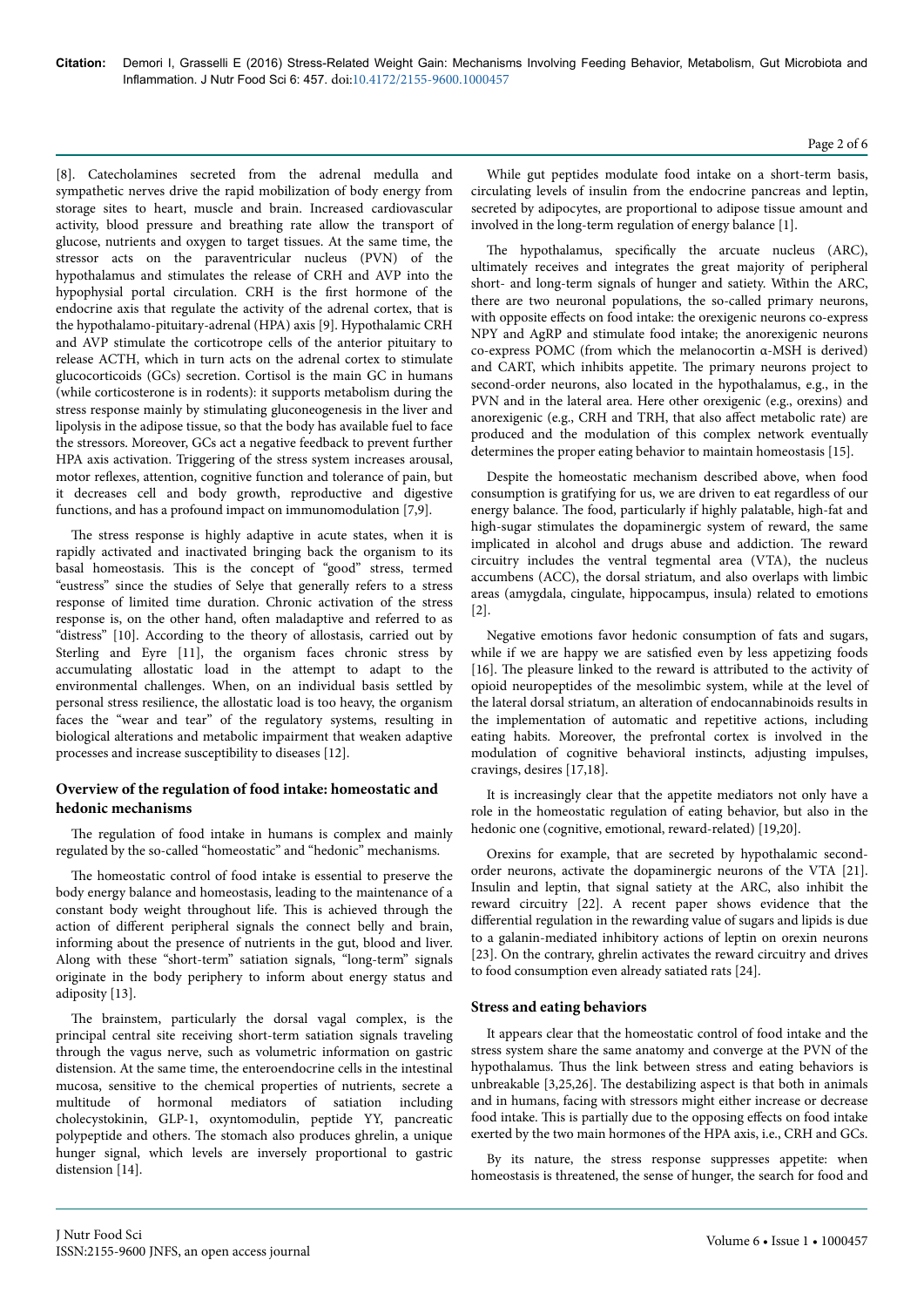the digestive activity (motility, secretion and absorption) are inhibited, because not a priority. Нe stress hormones, adrenaline and cortisol, help to enhance blood glucose levels and under acute stress cortisol stimulates the secretion of insulin. High levels of glucose and insulin in the blood are a satiety signal. In addition, CRH (and other CRH-like peptides, such as urocotin) exhibits a direct anorexigenic activity, since it is able to act at the ARC, where it inhibits the activity of NPY/AgRP neurons [27].

On the other hand, GCs stimulate appetite. First, cortisol operates a negative feedback control on the secretion of CRH, thus relieving the anorexigenic signal. It also acts directly on the ARC by stimulating the expression of NPY and AgRP via AMP-activated protein kinase signaling [28]. In addition, high levels of cortisol increase the production of ghrelin, which stimulates hunger [29].

The action of GCs overwhelms that of CRH at the end of the acute stress event. Cortisol has a longer half-life in blood with respect to CRH, and exerts long-term effects via the interaction with specific intracellular receptors (GRs). Нis is appropriate to recover the energy spent to face the stressors, according to a perfect homeostatic mechanism.

However, in case of chronic stress or if there are multiple sequential stressors, GC levels can be maintained chronically elevated, leading to increase feeding and consequently to obesity [4].

Studies on animal models show that rats exposed to chronic stress increase their food intake if they have access to "confortable" highcalorie foods [30]. Actually, GCs particularly stimulate the appetite for high palatable and high-calorie food. Confortable food and cortisol together directly activate the dopamine reward circuitry and the high levels of dopamine contribute to extinguish, as part of a negative feedback regulation, the activity of the HPA axis [18].

Moreover, while promoting the release of leptin from the adipose tissue, GCs contribute to leptin resistance, because they decrease the sensitivity of the hypothalamus to the hormone, thus reducing the satiating action. Leptin also inhibits the ACC; therefore, a vicious circle arises leading to a constant increase in the intake of "comfortable" food to maintain the pleasure/reward effect [31]. As in the case of leptin, GCs also stimulate insulin secretion from the pancreas, which normally reduces both food intake and the reward circuitry. However, chronically elevated GC levels contribute to insulin resistance [32].

It was observed that in humans chronic stress causes an increase in food consumption in approximately 40% of subjects, but a decrease in another 40%, while 20% of individuals do not alter their feeding behavior [33,34]. Нese varying results may relate not only to the type of stressor (physical, mental, emotional, social) and its duration, but mainly to personality traits, the emotional relationship with food and personal resilience [3,33]. In this regard, research efforts of the past decades indicate that pre- and peri-natal stressful experiences, either physical or psychological, and hostile environmental factors exert longterm consequences on health via altered epigenetic regulation. An increased risk of obesity and an increase in food intake were detected in adults and children undergoing pre- and peri-natal stress such as malnutrition, separation from parents, physical and psychological abuse. Нus, stress biology may represent an underlying mechanism mediating the effects of diverse intrauterine perturbations on brain and peripheral targets of programming of body composition, energy balance homeostasis and metabolic function [5,35-37].

## **Stress and metabolism**

The shift towards the hedonic overeating caused by stress can be functional in acute situations, but it is not in the long run. GCs exert a complex action on the regulation of lipid homeostasis, affecting both the turnover and uptake of fatty acids in adipose tissue [38]. In the acute stress response, GCs enhance lipolysis through the activation of hormone-sensitive lipase (HSL) [39]. Nevertheless, it has been shown that they also stimulate the activity of adipose lipoprotein lipase (LPL), which promotes fat storage [40]. LPL activity, GR expression and 11βhydroxysteroid dehydrogenase 1 (the enzyme that converts inactive GC metabolites in active GCs) activity are greater in visceral fat than in other adipose depots. Moreover, GCs, together with insulin, play a critical role in the proliferation and differentiation of adipocytes. Taken together, all these observations point to the association between elevated GC levels and visceral fat accumulation [4].

Besides the effects on white adipose tissue (WAT), it should be mentioned that GCs are among the strongest down-regulators of UCP-1 expression in brown adipose tissue (BAT), thus contributing to a reduction in thermogenesis and a conservation of energy that could, in a chronic setting, promote obesity [41].

Prolonged activation of the stress system leads to decreased synthesis of thyroid hormones due to increased concentrations of CRH-induced somatostatin, which in turn suppresses the hypothalamo-pituitary-thyroid axis. Furthermore, elevated circulating GCs inhibit the conversion of inactive thyroxine to the biologically active triiodothyronine in peripheral target tissues [42]. Нyroid hormones are well known for their pivotal role in regulating body metabolism, resting metabolic rate and energy homeostasis [43]. Нe lipolytic effects of thyroid hormones in adipose and non-adipose tissues are also widely known. More recently, the thyroid hormone derivative 3,5-diiodothyronine (T2) has been shown to activate lipidlowering mechanisms in target tissues [44,45]. Нerefore, the inhibition of thyroid function by GCs may represent another mechanism linking chronic stress, dysmetabolism and obesity.

### **Stress and gut microbiota**

Within the gut there are ten times more micro-organisms than the number of cells in the human body. Нis "microbial organ" performs important functions for the host, such as nutrient harvesting and immune development [46].

It is well known that stress and HPA activation can influence the composition of the gut microbiota. For example, repeated social stressors have been shown to decrease the relative abundance of Bacteroides while increasing that of Clostridium. This effect appears to be mediated by the production of inflammatory cytokines [47].

The relationship between the stress response and the gut microbiota is bidirectional. Psychological stress can also increase gut permeability [48-50], allowing bacteria and antigens to cross the epithelium and activate a mucosal immune response. Cytokines produced by activated immune cells can in turn enhance the activation of the HPA axis. Prevention of gut leakiness by intestinal microbiota modulation by probiotcs leads to attenuated HPA response in rats [51].

Increasing evidence points to a role of commensal organisms in early programming and later responsiveness of the stress system [52]. Animals raised in a germ-free environment show an exacerbated HPA activation upon psychological (restraint) stress, which is ameliorated by probiotic treatment, but in a time-dependent manner [53,54]. Нis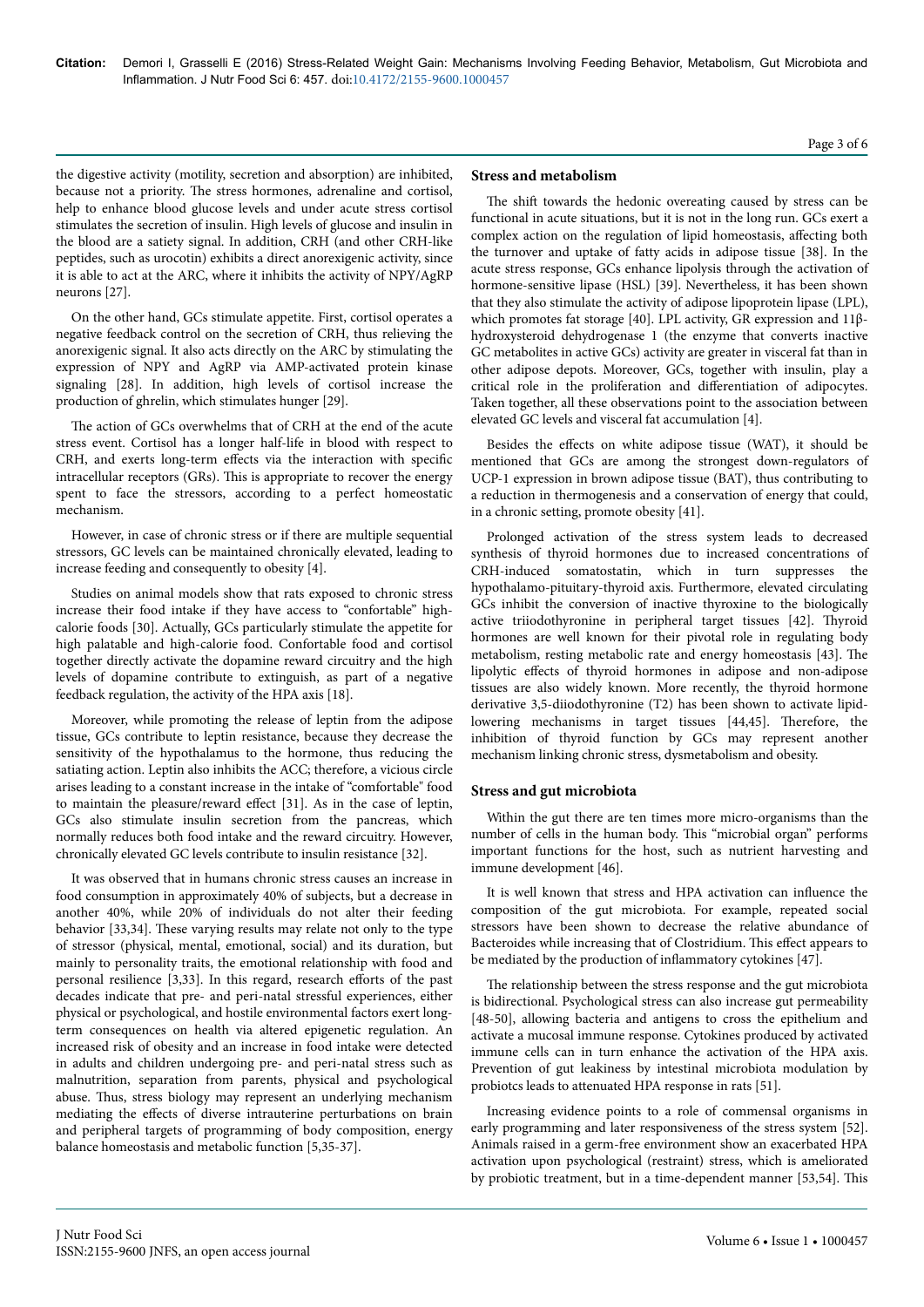means that early gut colonization is necessary for the normal development and activity of the stress response.

In a recent review the mechanisms by which the gut microbiota can alter eating behaviors are summarized and discussed. Suggested mechanisms comprise modulation of pain signaling, modulation of taste receptor expression, neural mechanisms, production of hormone analogs and neurochemicals [55]. Numerous commensal and pathogenic bacteria manufacture peptides that are strikingly similar to hormonal mediators of satiety and hunger, such as leptin, ghrelin, peptide YY, NPY [56].

Diet plays a major role in determining the composition of gut microbiota: Prevotella grows best on carbohydrates; dietary fiber provides a competitive advantage to Bifidobacteria, and Bacteroidetes has a substrate preference for certain fats [57,58]. In obese individuals, it has been shown an alteration of the microflora composition, which is often characterized by the prevalence of Firmicutes with respect to Bacterioidetes. Нis could contribute towards the development of obesity, mainly through the effects of LPS on promoting inflammation and the role of SCFAs which are produced as bacterial metabolites of dietary compounds [59].

Taking together all these evidences, it appears that a vicious circle can arise linking stress, food choice, dysbiosis and obesity.

## **Stress and inflammation**

Inflammation is indeed recognized nowadays as the common base of most chronic ad metabolic disease, including metabolic syndrome and obesity, typical of developed Western-lifestyle countries [60].

Catecholamines acting on β-adrenergic receptor exposed on immune cells stimulate the proinflammatory immune response in a predictive manner that is functional to protect the organism while coping with stressors. Нe subsequent action of GCs is to dump down the inflammatory response to protect the body from excessive inflammation and bring the organism back to homeostasis at the end of the stress response [61]. On the other hand, the parasympathetic nervous system prevents excessive inflammation by activation of reflexes through afferent and efferent fibers of the vagus nerve [62].

It has been demonstrated that cytokines released by activated immune cells are able to act on the hypothalamus and trigger the HPA axis and that cortisol, in turn, suppresses the proinflammatory response as part of a negative feedback regulation [63].

However, chronic stress response activation is often accompanied by an increase in the proinflammatory response rather than a decrease. This is likely due to cortisol resistance, which occurs when immune cells become less sensitive to the anti-inflammatory effects of GCs in order to compensate for their continuous secretion [64]. Different mechanisms underlying GC resistance have been proposed and documented, including modulation of GC availability (e.g., by influencing corticosteroid binding globulin, the multidrug resistance (MDR) P-glycoprotein transporter and 11beta-hydroxysteroid dehydrogenase activity) as well as GR dysfunction due to reduced expression, binding affinity to its ligand, nuclear translocation, DNA binding, or interaction with other transcription factors [65].

Moreover the increase in visceral fat stimulated by cortisol during chronic stress provides a potential link between systemic inflammation and abdominal obesity. Excessive visceral (mesenteric and omental) fat could cause metabolic abnormalities by secreting inflammatory

adipokines, such as IL-6, TNF-α, MCP-1, and resistin, which induce insulin resistance and diabetes [66-68].

## **Conclusions**

The body stress response is a highly adaptive stereotypical response that enables the organism to prepare for, respond to and cope with physical and emotional stress. However, chronic and/or excessive stress causes cumulative negative impacts on health. Нe body accumulates "allostatic load" just in the attempt to adapt to continuous environmental challenges and maintain allostasis.



Figure 1: Main effects of chronically elevated GC levels on some mechanisms underlying weight gain. Either physical or emotional stressors trigger the stress response and activate the HPA axis, which responsiveness is determined by genetic and epigenetic factors (such as early life trauma or abuse). Hypothalamic CRH suppresses appetite and stimulates pituitary ACTH, which in turn induces the secretion of GCs from the adrenal cortex. GCs exert a negative feedback control and relief the anorexigenic effect. GCs stimulate appetite by acting directly at the ARC, where the secretion of orexigenic signals and leptin resistance are induced; release of ghrelin by the stomach is increased as well. GCs inhibit thyroid function through different mechanisms (see text), and decrease the activity of UCP-1 in BAT, thus slowing metabolism. Intestinal dysbiosis caused by GCs is linked to obesogenic metabolism and in turn affects the stress response. GCs and comfort food induce hedonic overeating by stimulating the dopaminergic circuitry: elevated dopamine levels contribute to damp down the stress response. However, GCs also act on WAT by increasing leptin production, which in turn decreases the hedonic mechanism of regulation of food intake. GCs also cause insulin resistance and lipid dysmetabolism leading to accumulation of visceral fat. Visceral fat derived cytokines contribute to increased inflammation which is associated to GC resistance due to chronically elevated levels of GCs. Inflammation in turn stimulates the stress response in a vicious circle (See text for abbreviations. Solid arrows: stimulatory effects; dotted arrows: inhibitory effects.).

Figure 1 summarizes the main effects of chronically elevated GC levels on some mechanisms underlying weight gain. With regards to eating behaviors, chronic stress appears to promote a shift from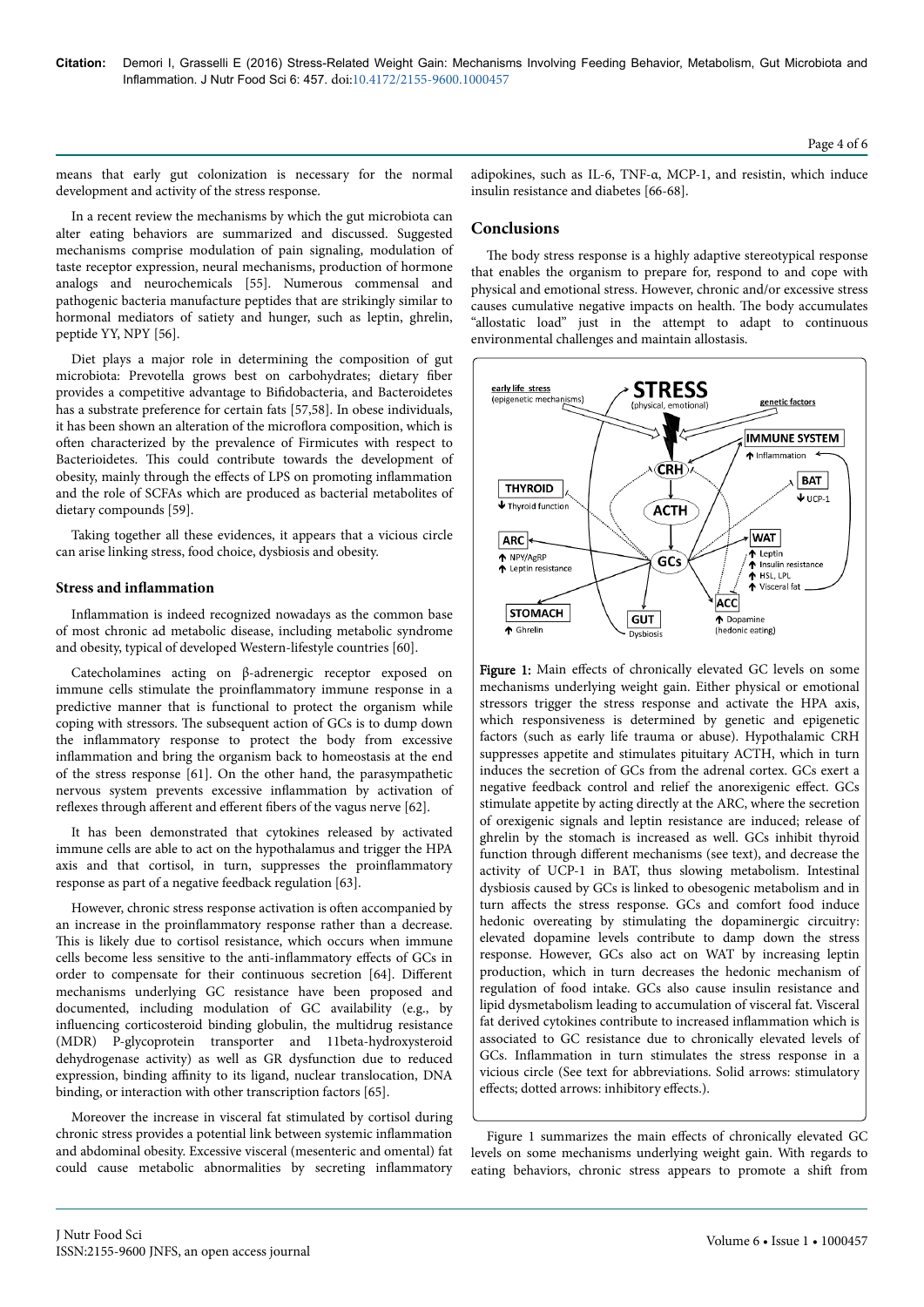homeostatic to hedonic regulation of food intake. Actually, hedonic overeating acts as a mechanism of relief of stress symptoms, but, on a long-time basis, this behavior can lead to obesity. Moreover, hyperactivation of the stress response triggers metabolic changes that might slow down energy expenditure while promoting visceral fat accumulation. Enhanced inflammatory response due to chronically elevated GC levels and cytokines secreted by visceral fat can in turn increase metabolic abnormalities towards obesity and noncommunicable diseases. Stress-related weight gain can also be sustained by changes in the gut microbiota, which is highly sensitive to the stress hormones as well as to the type of food ingested.

In Western-lifestyle countries, high stress levels, lack of sleep, pollutants and endocrine disruptors, the abundance of cheap, highly palatable, energy-dense foods, the inadequate balance between physical activity and mental effort contribute to shaping the so-called "obesogenic environment", that imposes many difficulties in maintaining a constant body weight [69-71]. Keeping in view the functioning of the stress system and the theory of allostasis, fat gain can be perceived as an allostatic response of the organism trying to achieve a physiological compensation to unhealthy lifestyle. Given the vicious circles that interlock stress, food, metabolism and inflammation, strategies for stress control and management appear to be a first line of defense against obesity and Western-lifestyle noncommunicable diseases.

## **Acknowledgements**

The authors are indebted to Prof. G. Gallo and Prof. A. Voci for having introduced them to the study of thyroid hormones and derivative compounds effects on lipid metabolism. No funding's supported the writing of this review.

# **References**

- 1. [Suzuki K, Simpson KA, Minnion JS, Shillito JC, Bloom SR \(2010\)](http://www.ncbi.nlm.nih.gov/pubmed/20424341) The role [of gut hormones and the hypothalamus in appetite regulation. Endocr J](http://www.ncbi.nlm.nih.gov/pubmed/20424341) [57: 359-372.](http://www.ncbi.nlm.nih.gov/pubmed/20424341)
- 2. [Meye FJ, Adan RA \(2014\) Feelings about food: the ventral tegmental area](http://www.ncbi.nlm.nih.gov/pubmed/24332673) [in food reward and emotional eating. Trends Pharmacol Sci 35: 31-40.](http://www.ncbi.nlm.nih.gov/pubmed/24332673)
- 3. Maniam J, Morris MJ (2012) Нe [link between stress and feeding](http://www.ncbi.nlm.nih.gov/pubmed/22710442) [behaviour. Neuropharmacology 63: 97-110.](http://www.ncbi.nlm.nih.gov/pubmed/22710442)
- 4. Spencer SJ, Tilbrook A (2011) Нe [glucocorticoid contribution to obesity.](http://www.ncbi.nlm.nih.gov/pubmed/21294656) [Stress 14: 233-246.](http://www.ncbi.nlm.nih.gov/pubmed/21294656)
- 5. [Sominsky L, Spencer SJ \(2014\) Eating behavior and stress: a pathway to](http://www.ncbi.nlm.nih.gov/pubmed/24860541) [obesity. Front Psychol 5: 434.](http://www.ncbi.nlm.nih.gov/pubmed/24860541)
- 6. [Robles Alonso V, Guarner F \(2013\) Linking the gut microbiota to human](http://www.ncbi.nlm.nih.gov/pubmed/23360877) [health. Br J Nutr 109 Suppl 2: S21-26.](http://www.ncbi.nlm.nih.gov/pubmed/23360877)
- 7. [Nicolaides NC, Kyratzi E, Lamprokostopoulou A, Chrousos GP,](http://www.ncbi.nlm.nih.gov/pubmed/25227402) [Charmandari E \(2015\) Stress, the stress system and the role of](http://www.ncbi.nlm.nih.gov/pubmed/25227402) [glucocorticoids. Neuroimmunomodulation 22: 6-19.](http://www.ncbi.nlm.nih.gov/pubmed/25227402)
- 8. [Cannon WB \(1915\) Bodily changes in pain, hunger, fear and rage, an](https://archive.org/details/cu31924022542470) [account of recent researches into the function of emotional excitement.](https://archive.org/details/cu31924022542470) [New York and London, D. Appleton and Co.](https://archive.org/details/cu31924022542470)
- Papadimitriou A, Priftis [KN \(2009\) Regulation of the hypothalamic](http://www.ncbi.nlm.nih.gov/pubmed/19571587)[pituitary-adrenal axis. Neuroimmunomodulation 16: 265-271.](http://www.ncbi.nlm.nih.gov/pubmed/19571587)
- 10. [Selye HA \(1936\) A syndrome produced by diverse nocuous agents.](https://www.sfn.org/~/media/SfN/Documents/ClassicPapers/Stress/selye.ashx) [Nature 138: 32-36.](https://www.sfn.org/~/media/SfN/Documents/ClassicPapers/Stress/selye.ashx)
- 11. [Sterling P, Eyer J \(1988\) Allostasis: a new paradigm to explain arousal](http://retina.anatomy.upenn.edu/pdfiles/5446.pdf) [pathology. Handbook of Life Stress, Cognition and Health, John Wiley &](http://retina.anatomy.upenn.edu/pdfiles/5446.pdf) [Sons, New York.](http://retina.anatomy.upenn.edu/pdfiles/5446.pdf)
- 12. [McEwen BS \(2004\) Protection and damage from acute and chronic stress:](http://www.ncbi.nlm.nih.gov/pubmed/15677391) [allostasis and allostatic overload and relevance to the pathophysiology of](http://www.ncbi.nlm.nih.gov/pubmed/15677391) [psychiatric disorders. Ann NY Acad Sci 1032: 1-7.](http://www.ncbi.nlm.nih.gov/pubmed/15677391)
- [Schneeberger M, Gomis R, Claret M \(2014\) Hypothalamic and brainstem](http://www.ncbi.nlm.nih.gov/pubmed/24222039) [neuronal circuits controlling homeostatic energy balance. J Endocrinol](http://www.ncbi.nlm.nih.gov/pubmed/24222039) [220: T25-46.](http://www.ncbi.nlm.nih.gov/pubmed/24222039)
- 14. [Cummings DE, Overduin J \(2007\) Gastrointestinal regulation of food](http://www.ncbi.nlm.nih.gov/pubmed/17200702) [intake. J Clin Invest 117: 13-23.](http://www.ncbi.nlm.nih.gov/pubmed/17200702)
- 15. [Parker JA, Bloom SR \(2012\) Hypothalamic neuropeptides and the](http://www.ncbi.nlm.nih.gov/pubmed/22369786) [regulation of appetite. Neuropharmacology 63: 18-30.](http://www.ncbi.nlm.nih.gov/pubmed/22369786)
- 16. [Garg N, Wansink B, Inman JJ \(2007\)](http://foodpsychology.cornell.edu/pdf/permission/2007/MoodFood-JM_2007.pdf) The influence of incidental effect on [consumers' food intake. JM 71: 194-206.](http://foodpsychology.cornell.edu/pdf/permission/2007/MoodFood-JM_2007.pdf)
- 17. [Berridge KC \(2009\) 'Liking' and 'wanting' food rewards: brain substrates](http://www.ncbi.nlm.nih.gov/pubmed/19336238) [and roles in eating disorders. Physiol Behav 97: 537-550.](http://www.ncbi.nlm.nih.gov/pubmed/19336238)
- 18. [Volkow ND, Wang GJ, Baler RD \(2011\) Reward, dopamine and the](http://www.ncbi.nlm.nih.gov/pubmed/21109477) [control of food intake: implications for obesity. Trends Cogn Sci 15:](http://www.ncbi.nlm.nih.gov/pubmed/21109477) [37-46.](http://www.ncbi.nlm.nih.gov/pubmed/21109477)
- 19. [Monteleone P, Maj M \(2013\) Dysfunctions of leptin, ghrelin, BDNF and](http://www.ncbi.nlm.nih.gov/pubmed/23313276) [endocannabinoids in eating disorders: beyond the homeostatic control of](http://www.ncbi.nlm.nih.gov/pubmed/23313276) [food intake. Psychoneuroendocrinology 38: 312-330.](http://www.ncbi.nlm.nih.gov/pubmed/23313276)
- 20. [Liu S, Borgland SL \(2015\) Regulation of the mesolimbic dopamine circuit](http://www.ncbi.nlm.nih.gov/pubmed/25583635) [by feeding peptides. Neuroscience 289: 19-42.](http://www.ncbi.nlm.nih.gov/pubmed/25583635)
- 21. [Zheng H, Patterson LM, Berthoud HR \(2007\) Orexin signaling in the](http://www.ncbi.nlm.nih.gov/pubmed/17928449) [ventral tegmental area is required for high-fat appetite induced by opioid](http://www.ncbi.nlm.nih.gov/pubmed/17928449) [stimulation of the nucleus accumbens. J Neurosci 27: 11075-11082.](http://www.ncbi.nlm.nih.gov/pubmed/17928449)
- 22. [Davis JF, Choi DL, Benoit SC \(2010\) Insulin, leptin and reward. Trends](http://www.ncbi.nlm.nih.gov/pubmed/19818643) [Endocrinol Metab 21: 68-74.](http://www.ncbi.nlm.nih.gov/pubmed/19818643)
- 23. [Laque A, Yu S, Qualls-Creekmore E, Gettys S, Schwartzenburg C, et al.](http://www.ncbi.nlm.nih.gov/pubmed/26500842) [\(2015\) Leptin modulates nutrient reward via inhibitory galanin action on](http://www.ncbi.nlm.nih.gov/pubmed/26500842) [orexin neurons. Mol Metab 4: 706-717.](http://www.ncbi.nlm.nih.gov/pubmed/26500842)
- 24. [Egecioglu E, Jerlhag E, Salomé N, Skibicka KP, Haage D, et al. \(2010\)](http://www.ncbi.nlm.nih.gov/pubmed/20477752) [Ghrelin increases intake of rewarding food in rodents. Addict Biol 15:](http://www.ncbi.nlm.nih.gov/pubmed/20477752) [304-311.](http://www.ncbi.nlm.nih.gov/pubmed/20477752)
- 25. [Lo Sauro C, Ravaldi C, Cabras PL, Faravelli C, Ricca V \(2008\) Stress,](http://www.ncbi.nlm.nih.gov/pubmed/18552511)<br>hvpothalamic-pituitary-adrenal axis and eating disorders. hypothalamic-pituitary-adrenal [Neuropsychobiology 57: 95-115.](http://www.ncbi.nlm.nih.gov/pubmed/18552511)
- 26. [Yau YH, Potenza MN \(2013\) Stress and eating behaviors. Minerva](http://www.ncbi.nlm.nih.gov/pubmed/24126546) [Endocrinol 38: 255-267.](http://www.ncbi.nlm.nih.gov/pubmed/24126546)
- 27. Heinrichs SC, Richard D (1999) Нe [role of corticotropin-releasing factor](http://www.ncbi.nlm.nih.gov/pubmed/10657512) [and urocortin in the modulation of ingestive behavior. Neuropeptides 33:](http://www.ncbi.nlm.nih.gov/pubmed/10657512) [350-359.](http://www.ncbi.nlm.nih.gov/pubmed/10657512)
- 28. [Shimizu H, Arima H, Watanabe M, Goto M, Banno R, et al. \(2008\)](http://www.ncbi.nlm.nih.gov/pubmed/18535107) [Glucocorticoids increase neuropeptide Y and agouti-related peptide gene](http://www.ncbi.nlm.nih.gov/pubmed/18535107) [expression via adenosine monophosphate-activated protein kinase](http://www.ncbi.nlm.nih.gov/pubmed/18535107) [signaling in the arcuate nucleus of rats. Endocrinology 149: 4544-4553.](http://www.ncbi.nlm.nih.gov/pubmed/18535107)
- 29. [Ochi M, Tominaga K, Tanaka F, Tanigawa T, Shiba M, et al. \(2008\)](http://www.ncbi.nlm.nih.gov/pubmed/18343456) Effect [of chronic stress on gastric emptying and plasma ghrelin levels in rats.](http://www.ncbi.nlm.nih.gov/pubmed/18343456) [Life Sci 82: 862-868.](http://www.ncbi.nlm.nih.gov/pubmed/18343456)
- 30. [Pecoraro N, Reyes F, Gomez F, Bhargava A, Dallman MF \(2004\) Chronic](http://www.ncbi.nlm.nih.gov/pubmed/15142987) [stress promotes palatable feeding, which reduces signs of stress:](http://www.ncbi.nlm.nih.gov/pubmed/15142987) feedforward and feedback effects [of chronic stress. Endocrinology 145:](http://www.ncbi.nlm.nih.gov/pubmed/15142987) [3754-3762.](http://www.ncbi.nlm.nih.gov/pubmed/15142987)
- 31. [Jéquier E \(2002\) Leptin signaling, adiposity, and energy balance. Ann NY](http://www.ncbi.nlm.nih.gov/pubmed/12079865) [Acad Sci 967: 379-388.](http://www.ncbi.nlm.nih.gov/pubmed/12079865)
- 32. [Asensio C, Muzzin P, Rohner-Jeanrenaud F \(2004\) Role of](http://www.ncbi.nlm.nih.gov/pubmed/15592486) [glucocorticoids in the physiopathology of excessive fat deposition and](http://www.ncbi.nlm.nih.gov/pubmed/15592486) [insulin resistance. Int J Obes Relat Metab Disord 28 Suppl 4: S45-52.](http://www.ncbi.nlm.nih.gov/pubmed/15592486)
- 33. [Torres SJ, Nowson CA \(2007\) Relationship between stress, eating](http://www.ncbi.nlm.nih.gov/pubmed/17869482) [behavior, and obesity. Nutrition 23: 887-894.](http://www.ncbi.nlm.nih.gov/pubmed/17869482)
- 34. [Block JP, He Y, Zaslavsky AM, Ding L, Ayanian JZ \(2009\) Psychosocial](http://www.ncbi.nlm.nih.gov/pubmed/19465744) [stress and change in weight among US adults. Am J Epidemiol 170:](http://www.ncbi.nlm.nih.gov/pubmed/19465744) [181-192.](http://www.ncbi.nlm.nih.gov/pubmed/19465744)
- 35. [Lesage J, Sebaai N, Leonhardt M, Dutriez-Casteloot I, Breton C, et al.](http://www.ncbi.nlm.nih.gov/pubmed/17175504) [\(2006\) Perinatal maternal undernutrition programs the](http://www.ncbi.nlm.nih.gov/pubmed/17175504) offspring [hypothalamo-pituitary-adrenal \(HPA\) axis. Stress 9: 183-198.](http://www.ncbi.nlm.nih.gov/pubmed/17175504)